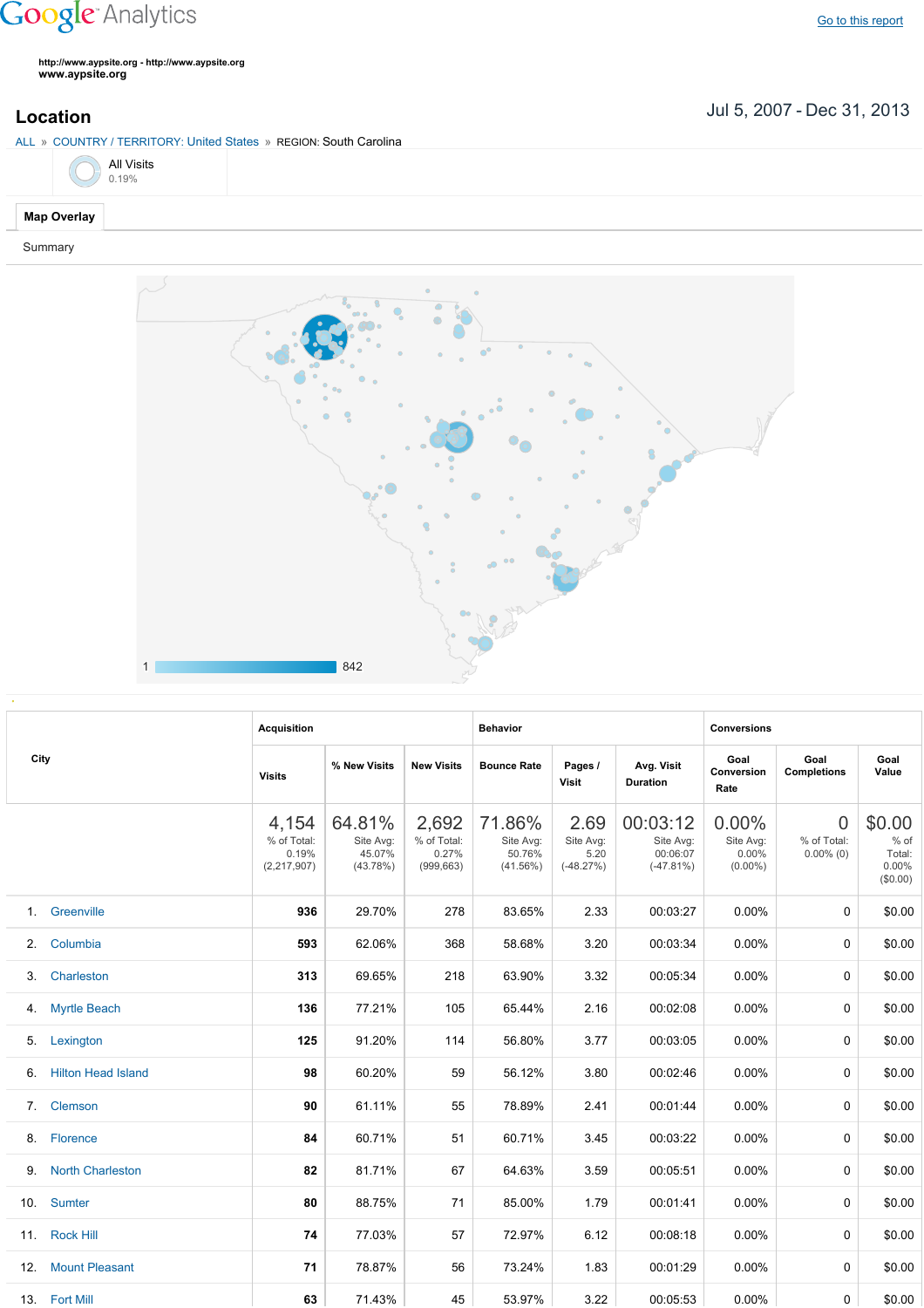|     | 14. Irmo                     | 63 | 69.84%  | 44 | 57.14%  | 3.24 | 00:06:57 | 0.00%    | 0 | \$0.00 |
|-----|------------------------------|----|---------|----|---------|------|----------|----------|---|--------|
|     | 15. Aiken                    | 60 | 70.00%  | 42 | 80.00%  | 3.42 | 00:02:25 | $0.00\%$ | 0 | \$0.00 |
| 16. | Spartanburg                  | 60 | 85.00%  | 51 | 75.00%  | 2.17 | 00:01:51 | $0.00\%$ | 0 | \$0.00 |
|     | 17. West Columbia            | 59 | 62.71%  | 37 | 55.93%  | 2.78 | 00:03:08 | 0.00%    | 0 | \$0.00 |
|     | 18. Anderson                 | 58 | 74.14%  | 43 | 77.59%  | 1.91 | 00:01:08 | $0.00\%$ | 0 | \$0.00 |
| 19. | Summerville                  | 57 | 85.96%  | 49 | 57.89%  | 3.67 | 00:03:02 | $0.00\%$ | 0 | \$0.00 |
|     | 20. Green                    | 47 | 80.85%  | 38 | 87.23%  | 2.47 | 00:01:12 | $0.00\%$ | 0 | \$0.00 |
|     | 21. Mauldin                  | 44 | 81.82%  | 36 | 77.27%  | 3.18 | 00:02:40 | $0.00\%$ | 0 | \$0.00 |
|     | 22. Simpsonville             | 36 | 75.00%  | 27 | 66.67%  | 2.00 | 00:03:00 | $0.00\%$ | 0 | \$0.00 |
|     | 23. Richland                 | 35 | 97.14%  | 34 | 71.43%  | 1.89 | 00:01:57 | 0.00%    | 0 | \$0.00 |
|     | 24. Taylors                  | 34 | 76.47%  | 26 | 73.53%  | 2.26 | 00:02:23 | 0.00%    | 0 | \$0.00 |
|     | 25. Beaufort                 | 33 | 78.79%  | 26 | 66.67%  | 3.09 | 00:03:59 | $0.00\%$ | 0 | \$0.00 |
| 26. | <b>Shaw Air Force Base</b>   | 33 | 96.97%  | 32 | 100.00% | 1.00 | 00:00:00 | $0.00\%$ | 0 | \$0.00 |
|     | 27. (not set)                | 32 | 78.12%  | 25 | 90.62%  | 1.28 | 00:00:14 | $0.00\%$ | 0 | \$0.00 |
|     | 28. Bluffton                 | 27 | 96.30%  | 26 | 55.56%  | 2.63 | 00:03:02 | $0.00\%$ | 0 | \$0.00 |
|     | 29. North Myrtle Beach       | 27 | 88.89%  | 24 | 77.78%  | 1.44 | 00:00:46 | $0.00\%$ | 0 | \$0.00 |
|     | 30. Easley                   | 26 | 61.54%  | 16 | 69.23%  | 1.92 | 00:01:01 | $0.00\%$ | 0 | \$0.00 |
|     | 31. Arcadia                  | 25 | 72.00%  | 18 | 56.00%  | 2.28 | 00:02:29 | $0.00\%$ | 0 | \$0.00 |
|     | 32. Central                  | 25 | 20.00%  | 5  | 96.00%  | 1.04 | 00:00:03 | $0.00\%$ | 0 | \$0.00 |
|     | 33. Piedmont                 | 25 | 88.00%  | 22 | 72.00%  | 1.48 | 00:00:53 | 0.00%    | 0 | \$0.00 |
|     | 34. North Augusta            | 24 | 100.00% | 24 | 62.50%  | 2.50 | 00:02:21 | $0.00\%$ | 0 | \$0.00 |
| 35. | Orangeburg                   | 23 | 100.00% | 23 | 95.65%  | 1.30 | 00:00:42 | $0.00\%$ | 0 | \$0.00 |
| 36. | <b>Moncks Corner</b>         | 22 | 72.73%  | 16 | 63.64%  | 4.50 | 00:06:01 | $0.00\%$ | 0 | \$0.00 |
|     | 37. Murrells Inlet           | 22 | 95.45%  | 21 | 77.27%  | 1.32 | 00:00:20 | $0.00\%$ | 0 | \$0.00 |
| 38. | <b>Goose Creek</b>           | 21 | 90.48%  | 19 | 76.19%  | 1.52 | 00:01:33 | $0.00\%$ | 0 | \$0.00 |
|     | 39. York                     | 19 | 94.74%  | 18 | 89.47%  | 1.32 | 00:00:58 | $0.00\%$ | 0 | \$0.00 |
| 40. | Conway                       | 17 | 100.00% | 17 | 70.59%  | 2.41 | 00:02:22 | $0.00\%$ | 0 | \$0.00 |
|     | 41. Georgetown               | 17 | 94.12%  | 16 | 94.12%  | 1.06 | 00:00:13 | $0.00\%$ | 0 | \$0.00 |
|     | 42. Ladson                   | 15 | 86.67%  | 13 | 80.00%  | 1.40 | 00:01:09 | $0.00\%$ | 0 | \$0.00 |
|     | 43. Pawleys Island           | 15 | 80.00%  | 12 | 73.33%  | 1.47 | 00:01:08 | $0.00\%$ | 0 | \$0.00 |
| 44. | <b>Joint Base Charleston</b> | 14 | 92.86%  | 13 | 64.29%  | 2.64 | 00:01:47 | $0.00\%$ | 0 | \$0.00 |
|     | 45. Gaffney                  | 14 | 71.43%  | 10 | 71.43%  | 7.86 | 00:17:47 | $0.00\%$ | 0 | \$0.00 |
|     | 46. Greenwood                | 13 | 84.62%  | 11 | 84.62%  | 1.62 | 00:00:42 | $0.00\%$ | 0 | \$0.00 |
|     | 47. Ridgeland                | 13 | 100.00% | 13 | 100.00% | 1.00 | 00:00:00 | $0.00\%$ | 0 | \$0.00 |
|     | 48. Elgin                    | 12 | 91.67%  | 11 | 33.33%  | 3.08 | 00:01:27 | $0.00\%$ | 0 | \$0.00 |
|     | 49. Seneca                   | 12 | 91.67%  | 11 | 83.33%  | 1.25 | 00:01:27 | $0.00\%$ | 0 | \$0.00 |
|     | 50. Hartsville               | 11 | 90.91%  | 10 | 90.91%  | 1.09 | 00:00:01 | $0.00\%$ | 0 | \$0.00 |
|     | 51. Barnwell                 | 10 | 100.00% | 10 | 100.00% | 1.00 | 00:00:00 | $0.00\%$ | 0 | \$0.00 |
|     | 52. Fairforest               | 10 | 90.00%  | 9  | 80.00%  | 1.20 | 00:00:24 | $0.00\%$ | 0 | \$0.00 |
|     | 53. Laurens                  | 10 | 90.00%  | 9  | 100.00% | 1.00 | 00:00:00 | $0.00\%$ | 0 | \$0.00 |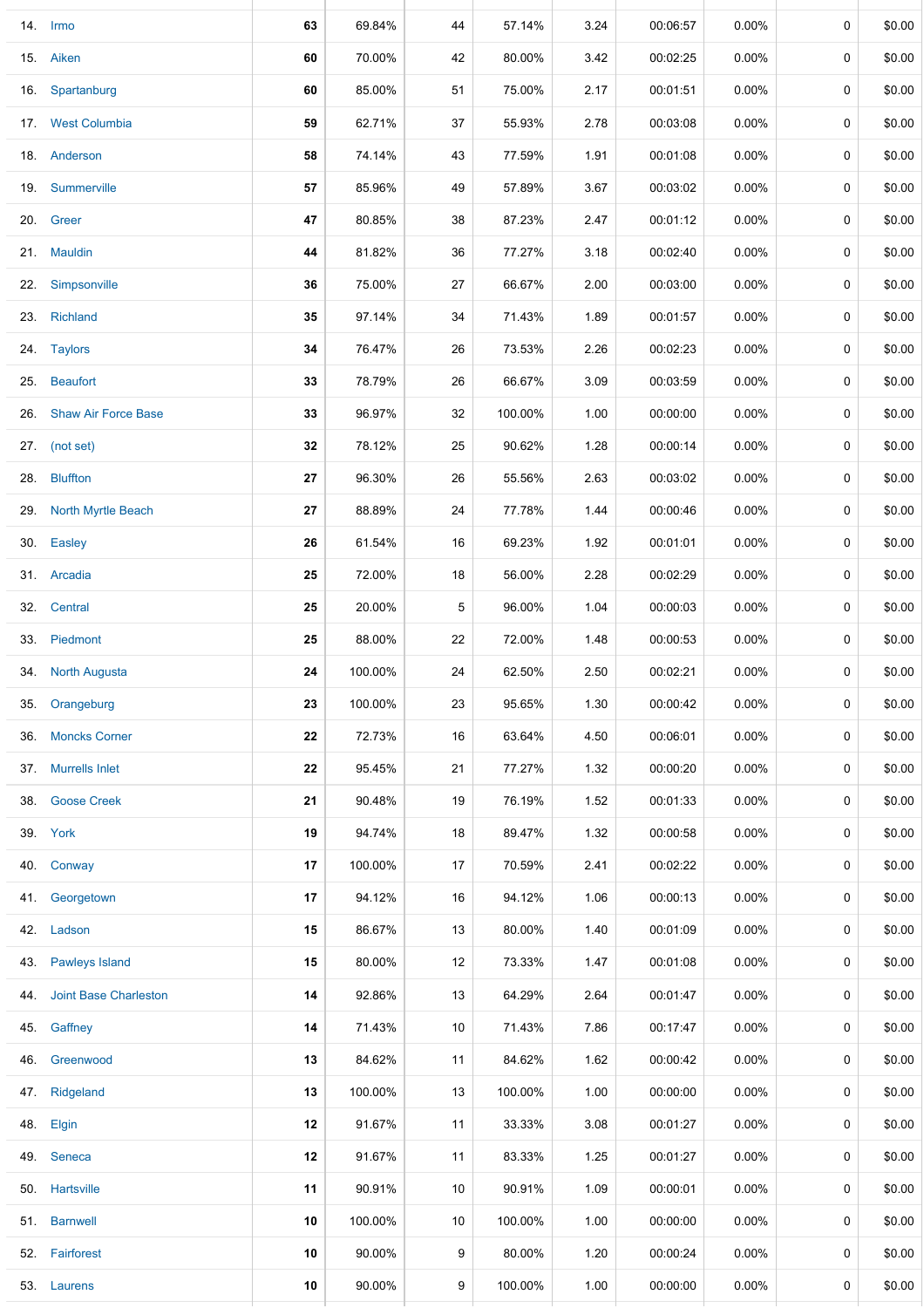|         | 54. Kingstree            | 9              | 88.89%   | 8              | 77.78%  | 1.22 | 00:00:21 | $0.00\%$ | 0           | \$0.00 |
|---------|--------------------------|----------------|----------|----------------|---------|------|----------|----------|-------------|--------|
|         | 55. Lancaster            | 9              | 88.89%   | 8              | 77.78%  | 1.67 | 00:03:05 | $0.00\%$ | 0           | \$0.00 |
|         | 56. Cayce                | 8              | 75.00%   | 6              | 62.50%  | 2.50 | 00:04:58 | $0.00\%$ | 0           | \$0.00 |
|         | 57. Clover               | 8              | 62.50%   | 5              | 75.00%  | 1.38 | 00:00:08 | $0.00\%$ | 0           | \$0.00 |
|         | 58. Walterboro           | 8              | 75.00%   | 6              | 100.00% | 1.00 | 00:00:00 | $0.00\%$ | 0           | \$0.00 |
|         | 59. Abbeville            | 7              | 42.86%   | 3              | 85.71%  | 1.29 | 00:02:28 | $0.00\%$ | 0           | \$0.00 |
|         | 60. Camden               | 7              | 71.43%   | 5              | 100.00% | 1.00 | 00:00:00 | 0.00%    | 0           | \$0.00 |
| 61.     | Campobello               | $\overline{7}$ | 85.71%   | 6              | 71.43%  | 5.71 | 00:09:21 | $0.00\%$ | 0           | \$0.00 |
|         | 62. Chesnee              | 7              | 100.00%  | $\overline{7}$ | 42.86%  | 6.71 | 00:09:02 | $0.00\%$ | 0           | \$0.00 |
| 63.     | Darlington               | 7              | 100.00%  | $\overline{7}$ | 71.43%  | 1.43 | 00:00:50 | $0.00\%$ | 0           | \$0.00 |
|         | 64. Gaston               | 7              | 85.71%   | 6              | 85.71%  | 1.43 | 00:03:15 | $0.00\%$ | 0           | \$0.00 |
| 65.     | Gilbert                  | $\overline{7}$ | 100.00%  | $\overline{7}$ | 71.43%  | 3.71 | 00:03:42 | $0.00\%$ | 0           | \$0.00 |
| 66.     | Williamston              | 7              | 57.14%   | 4              | 85.71%  | 2.00 | 00:03:57 | $0.00\%$ | 0           | \$0.00 |
|         | 67. Blythewood           | 6              | 66.67%   | 4              | 100.00% | 1.00 | 00:00:00 | $0.00\%$ | 0           | \$0.00 |
|         | 68. Due West             | 6              | 83.33%   | 5              | 50.00%  | 2.67 | 00:01:21 | $0.00\%$ | 0           | \$0.00 |
|         | 69. Inman                | 6              | 100.00%  | 6              | 16.67%  | 9.00 | 00:11:02 | $0.00\%$ | 0           | \$0.00 |
|         | 70. Landrum              | 6              | 83.33%   | 5              | 33.33%  | 2.83 | 00:02:52 | $0.00\%$ | 0           | \$0.00 |
|         | 71. Loris                | 6              | 100.00%  | 6              | 100.00% | 1.00 | 00:00:00 | $0.00\%$ | $\mathbf 0$ | \$0.00 |
|         | 72. Berea                | 6              | 16.67%   | $\mathbf{1}$   | 83.33%  | 1.17 | 00:00:01 | $0.00\%$ | 0           | \$0.00 |
|         | 73. Bennettsville        | 5              | 80.00%   | 4              | 80.00%  | 1.60 | 00:00:07 | $0.00\%$ | 0           | \$0.00 |
|         | 74. Chapin               | 5              | 100.00%  | 5              | 80.00%  | 1.80 | 00:00:44 | $0.00\%$ | 0           | \$0.00 |
|         | 75. Denmark              | 5              | 100.00%  | 5              | 100.00% | 1.00 | 00:00:00 | $0.00\%$ | 0           | \$0.00 |
| 76. Iva |                          | 5              | 20.00%   | $\mathbf{1}$   | 80.00%  | 1.60 | 00:01:36 | $0.00\%$ | 0           | \$0.00 |
|         | 77. Pelion               | 5              | 80.00%   | 4              | 80.00%  | 1.40 | 00:00:15 | $0.00\%$ | 0           | \$0.00 |
| 78.     | Pendleton                | 5              | 100.00%  | 5              | 80.00%  | 1.20 | 00:00:08 | $0.00\%$ | 0           | \$0.00 |
|         | 79. Chester              | 4              | 100.00%  | 4              | 100.00% | 1.00 | 00:00:00 | $0.00\%$ | 0           | \$0.00 |
|         | 80. Folly Beach          | 4              | 100.00%  | 4              | 100.00% | 1.00 | 00:00:00 | $0.00\%$ | 0           | \$0.00 |
|         | 81. Lugoff               | 4              | 75.00%   | 3              | 100.00% | 1.00 | 00:00:00 | $0.00\%$ | 0           | \$0.00 |
| 82.     | <b>Wade Hampton</b>      | 4              | 50.00%   | $\overline{2}$ | 100.00% | 1.00 | 00:00:00 | $0.00\%$ | 0           | \$0.00 |
| 83.     | <b>Kings Mountain</b>    | 3              | 100.00%  | 3              | 100.00% | 1.00 | 00:00:00 | $0.00\%$ | 0           | \$0.00 |
|         | 84. Duncan               | 3              | 100.00%  | 3              | 33.33%  | 3.67 | 00:02:34 | $0.00\%$ | 0           | \$0.00 |
| 85.     | Johns Island             | 3              | 100.00%  | 3              | 66.67%  | 3.33 | 00:02:45 | $0.00\%$ | 0           | \$0.00 |
|         | 86. Little River         | 3              | 100.00%  | 3              | 100.00% | 1.00 | 00:00:00 | $0.00\%$ | 0           | \$0.00 |
| 87.     | Newberry                 | 3              | 100.00%  | 3              | 33.33%  | 3.33 | 00:02:27 | $0.00\%$ | 0           | \$0.00 |
|         | 88. Pageland             | 3              | 100.00%  | 3              | 33.33%  | 2.00 | 00:00:34 | $0.00\%$ | 0           | \$0.00 |
|         | 89. Pickens              | 3              | 100.00%  | 3              | 33.33%  | 2.33 | 00:02:33 | $0.00\%$ | 0           | \$0.00 |
|         | 90. Salem                | 3              | $0.00\%$ | 0              | 100.00% | 1.00 | 00:00:00 | $0.00\%$ | 0           | \$0.00 |
| 91.     | Santee                   | 3              | 100.00%  | 3              | 66.67%  | 1.67 | 00:00:34 | $0.00\%$ | 0           | \$0.00 |
|         | 92. Swansea              | 3              | 100.00%  | 3              | 66.67%  | 2.00 | 00:00:11 | $0.00\%$ | 0           | \$0.00 |
| 93.     | <b>Ware Shoals</b>       | 3              | 100.00%  | 3              | 100.00% | 1.00 | 00:00:00 | $0.00\%$ | 0           | \$0.00 |
| QΔ      | <b>Rateshum-Leeville</b> | $\mathbf{p}$   | 100.00%  | $\mathcal{P}$  | 100 00% | 1 በበ | 0.0000   | ለ በሀል    | U           | \$0.00 |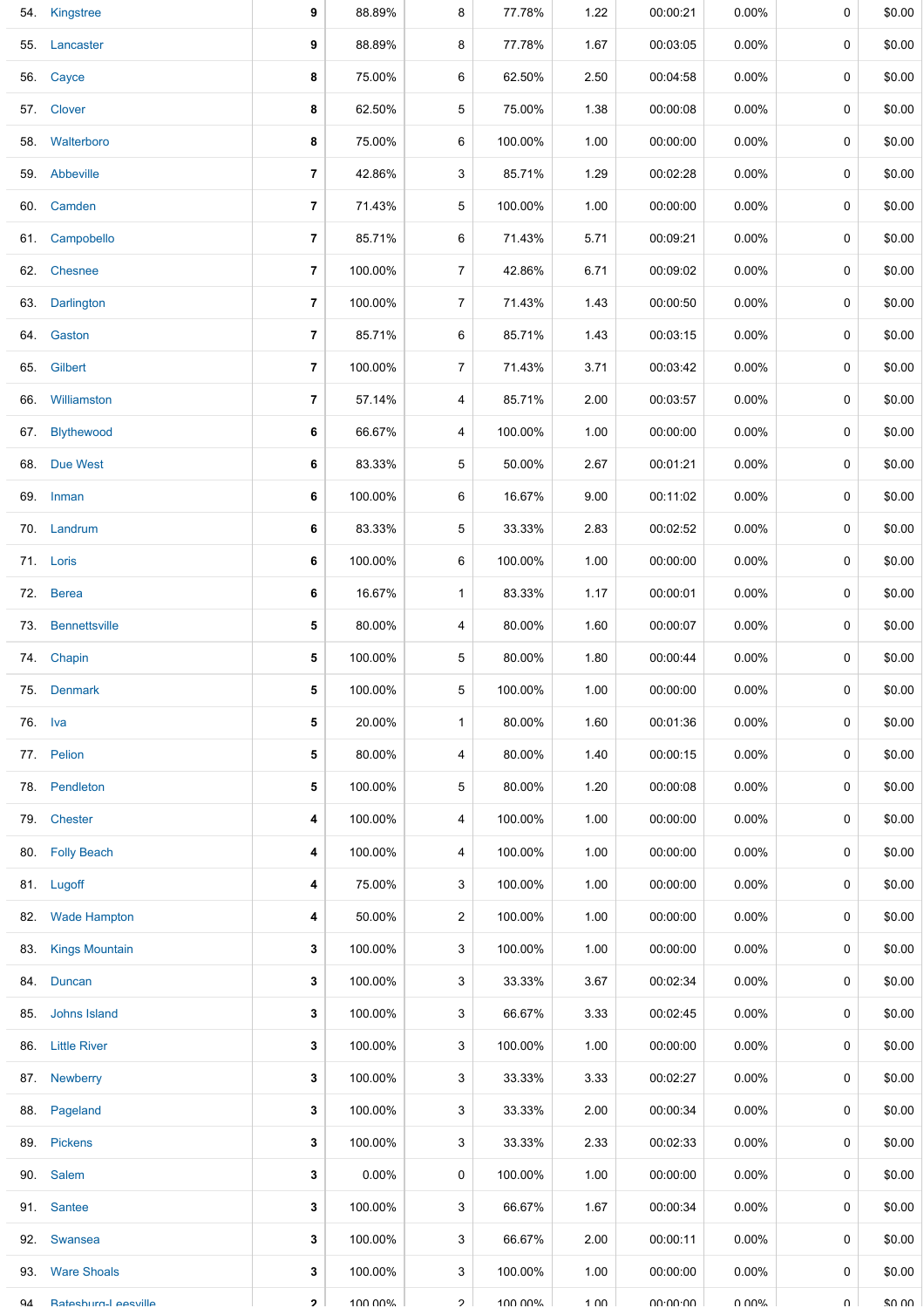|      | Datuburg-Luusvillu  |              | 100.0070 |                | 100.0070 | $\overline{\phantom{a}}$ | 00.00.00 | <b>0.0070</b> |             | ψυ.υυ  |
|------|---------------------|--------------|----------|----------------|----------|--------------------------|----------|---------------|-------------|--------|
|      | 95. Bath            | $\mathbf 2$  | 50.00%   | $\mathbf{1}$   | 100.00%  | 1.00                     | 00:00:00 | 0.00%         | 0           | \$0.00 |
| 96.  | Cheraw              | $\mathbf{2}$ | 100.00%  | $\overline{a}$ | 100.00%  | 1.00                     | 00:00:00 | 0.00%         | $\mathbf 0$ | \$0.00 |
| 97.  | Cottageville        | $\mathbf 2$  | 100.00%  | 2              | 50.00%   | 2.00                     | 00:02:18 | 0.00%         | 0           | \$0.00 |
| 98.  | Graniteville        | $\mathbf{2}$ | 100.00%  | $\overline{2}$ | 100.00%  | 1.00                     | 00:00:00 | $0.00\%$      | 0           | \$0.00 |
|      | 99. Gray Court      | $\mathbf{2}$ | 100.00%  | $\overline{2}$ | 100.00%  | 1.00                     | 00:00:00 | $0.00\%$      | 0           | \$0.00 |
|      | 100. Hampton        | $\mathbf{2}$ | 100.00%  | $\overline{2}$ | 50.00%   | 7.00                     | 00:15:00 | $0.00\%$      | 0           | \$0.00 |
|      | 101. Hardeeville    | $\mathbf 2$  | 100.00%  | 2              | 100.00%  | 1.00                     | 00:00:00 | $0.00\%$      | 0           | \$0.00 |
|      | 102. Honea Path     | $\mathbf 2$  | 50.00%   | $\mathbf{1}$   | 50.00%   | 2.50                     | 00:00:49 | $0.00\%$      | 0           | \$0.00 |
|      | 103. Jackson        | $\mathbf{2}$ | 100.00%  | $\overline{2}$ | 100.00%  | 1.00                     | 00:00:00 | $0.00\%$      | 0           | \$0.00 |
|      | 104. Marion         | $\mathbf 2$  | 100.00%  | 2              | 100.00%  | 1.00                     | 00:00:00 | $0.00\%$      | $\mathbf 0$ | \$0.00 |
|      | 105. North          | $\mathbf 2$  | 100.00%  | 2              | 100.00%  | 1.00                     | 00:00:00 | 0.00%         | 0           | \$0.00 |
|      | 106. St. Stephen    | 2            | 100.00%  | 2              | 100.00%  | 1.00                     | 00:00:00 | $0.00\%$      | 0           | \$0.00 |
|      | 107. Travelers Rest | $\mathbf{2}$ | 50.00%   | $\mathbf{1}$   | 100.00%  | 1.00                     | 00:00:00 | $0.00\%$      | 0           | \$0.00 |
|      | 108. Williston      | 2            | 100.00%  | 2              | 100.00%  | 1.00                     | 00:00:00 | $0.00\%$      | 0           | \$0.00 |
|      | 109. Lake Wylie     | $\mathbf{2}$ | 100.00%  | 2              | 100.00%  | 1.00                     | 00:00:00 | $0.00\%$      | 0           | \$0.00 |
|      | 110. St. Andrews    | $\mathbf 2$  | 0.00%    | 0              | 50.00%   | 1.50                     | 00:00:28 | $0.00\%$      | 0           | \$0.00 |
|      | 111. Surfside Beach | $\mathbf{2}$ | 100.00%  | $\overline{a}$ | 50.00%   | 3.50                     | 00:03:04 | 0.00%         | 0           | \$0.00 |
|      | 112. Charlotte      | 1            | 100.00%  | $\mathbf{1}$   | 0.00%    | 6.00                     | 00:07:05 | $0.00\%$      | 0           | \$0.00 |
|      | 113. Allendale      | 1            | 100.00%  | $\mathbf{1}$   | 100.00%  | 1.00                     | 00:00:00 | $0.00\%$      | 0           | \$0.00 |
|      | 114. Andrews        | 1            | 100.00%  | $\mathbf{1}$   | 100.00%  | 1.00                     | 00:00:00 | $0.00\%$      | 0           | \$0.00 |
|      | 115. Belton         | 1            | 0.00%    | 0              | 100.00%  | 1.00                     | 00:00:00 | 0.00%         | 0           | \$0.00 |
|      | 116. Bishopville    | 1            | 100.00%  | $\mathbf{1}$   | 100.00%  | 1.00                     | 00:00:00 | $0.00\%$      | 0           | \$0.00 |
|      | 117. Calhoun Falls  | 1            | 100.00%  | $\mathbf{1}$   | 0.00%    | 2.00                     | 00:00:58 | 0.00%         | 0           | \$0.00 |
|      | 118. Chesterfield   | 1            | 100.00%  | $\mathbf{1}$   | 100.00%  | 1.00                     | 00:00:00 | $0.00\%$      | 0           | \$0.00 |
|      | 119. Clinton        | 1            | 100.00%  | $\mathbf{1}$   | $0.00\%$ | 3.00                     | 00:00:16 | $0.00\%$      | 0           | \$0.00 |
|      | 120. Dillon         | 1            | 100.00%  | $\mathbf{1}$   | 100.00%  | 1.00                     | 00:00:00 | $0.00\%$      | 0           | \$0.00 |
|      | 121. Estill         | 1            | 100.00%  | $\mathbf{1}$   | 100.00%  | 1.00                     | 00:00:00 | $0.00\%$      | 0           | \$0.00 |
|      | 122. Fair Play      | 1            | 100.00%  | $\mathbf{1}$   | 100.00%  | 1.00                     | 00:00:00 | $0.00\%$      | 0           | \$0.00 |
|      | 123. Fountain Inn   | 1            | 100.00%  | $\mathbf{1}$   | 100.00%  | 1.00                     | 00:00:00 | $0.00\%$      | 0           | \$0.00 |
|      | 124. Glendale       | 1            | $0.00\%$ | 0              | $0.00\%$ | 8.00                     | 00:22:18 | $0.00\%$      | 0           | \$0.00 |
|      | 125. Green Sea      | 1            | 100.00%  | $\mathbf{1}$   | 100.00%  | 1.00                     | 00:00:00 | $0.00\%$      | 0           | \$0.00 |
|      | 126. Holly Hill     | 1            | 100.00%  | $\mathbf{1}$   | 100.00%  | 1.00                     | 00:00:00 | $0.00\%$      | 0           | \$0.00 |
|      | 127. Johnston       | 1            | 100.00%  | $\mathbf{1}$   | $0.00\%$ | 2.00                     | 00:00:15 | $0.00\%$      | 0           | \$0.00 |
| 128. | <b>Lake City</b>    | 1            | 100.00%  | $\mathbf{1}$   | 100.00%  | 1.00                     | 00:00:00 | $0.00\%$      | 0           | \$0.00 |
|      | 129. Liberty        | 1            | 100.00%  | $\mathbf{1}$   | 100.00%  | 1.00                     | 00:00:00 | $0.00\%$      | 0           | \$0.00 |
|      | 130. Lyman          | 1            | 100.00%  | $\mathbf{1}$   | 100.00%  | 1.00                     | 00:00:00 | $0.00\%$      | 0           | \$0.00 |
|      | 131. Manning        | 1            | 100.00%  | $\mathbf{1}$   | 100.00%  | 1.00                     | 00:00:00 | $0.00\%$      | 0           | \$0.00 |
|      | 132. Pamplico       | 1            | 100.00%  | $\mathbf{1}$   | 100.00%  | 1.00                     | 00:00:00 | $0.00\%$      | 0           | \$0.00 |
|      | 133. Pauline        | 1            | 100.00%  | $\mathbf{1}$   | 100.00%  | 1.00                     | 00:00:00 | $0.00\%$      | 0           | \$0.00 |
|      | 134. Port Royal     | 1            | 100.00%  | $\mathbf{1}$   | $0.00\%$ | 3.00                     | 00:01:59 | 0.00%         | 0           | \$0.00 |

**2** 100.00 / 0

 $2^{100.00}$ 

 $1.00$ 

0.00.00 0.00 /0

Ψ 0.0  $\mathbf{\mathsf{v}}$ 

<del>u -</del> Daluovai y-Luusviilu